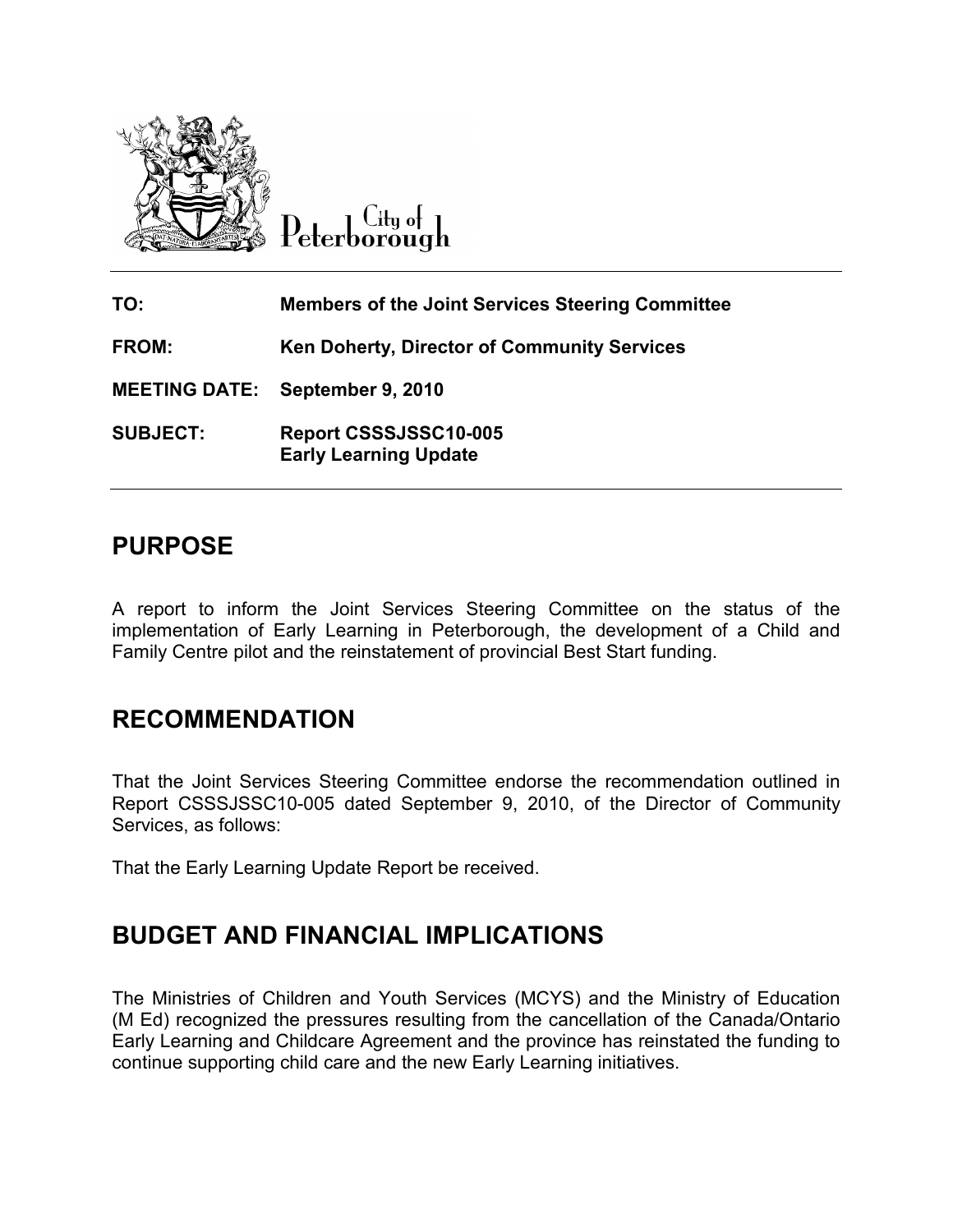Recently, the Province has confirmed the funding for the Early Learning Child Development (ELCD) program (formally known as Best Start) for the 2010/11 fiscal year as follows:

| $-$ Operating                      | \$1,768,800 |
|------------------------------------|-------------|
| - Wage Improvement                 | \$350,400   |
| $-$ Fee Subsidy                    | \$190,300   |
| - Child Care Stabilization Funding | \$74,300    |
| - Extended Day Fee Subsidy         | \$16,800    |
|                                    |             |

### Total ELCD funding \$2,400,600

Acceptance of these funds has no financial impact on the City, as these are 100% provincially funded. The Director of Community Services has accepted this additional funding allocation of \$635,394 in accordance with his delegated authority. In recommendation (c) (i) of Report CPFRA08-008, dated March 31, 2008, Council approved delegating authority to the Director of Community Services to enter into agreements or extensions of existing agreements with various Provincial Ministries that fund Social Services program delivery, where 100% dollars can be accessed.

The total Best Start child care operating allocation for Peterborough for 2010 is now \$2,400,600 compared to \$847,075 in the 2010 municipal budget and \$2,345,800 in the 2009.

## BACKGROUND

The Early Learning and Best Start Update Report CSSSJSSC10-04 was presented to Joint Services Steering Committee on April 8, 2010. In that report, the division committed to monitoring the local pressures due to the implementation of the Early Learning Program, continue dialogue with the Ministry of Youth and Children's Services and to support a community planning process. The following timeline outlines some of the activities and outcomes that have resulted since the last update report to committee.

### April 2010

- The province announced the reinstatement of \$63.5 million funding across the province. As a result of the reinstated funding, a layoff notice directly related to the Best Start program was cancelled.
- The Province announced legislation to make full day early learning a reality and the responsibility for child care was transferred from MCYS to Ministry of Education.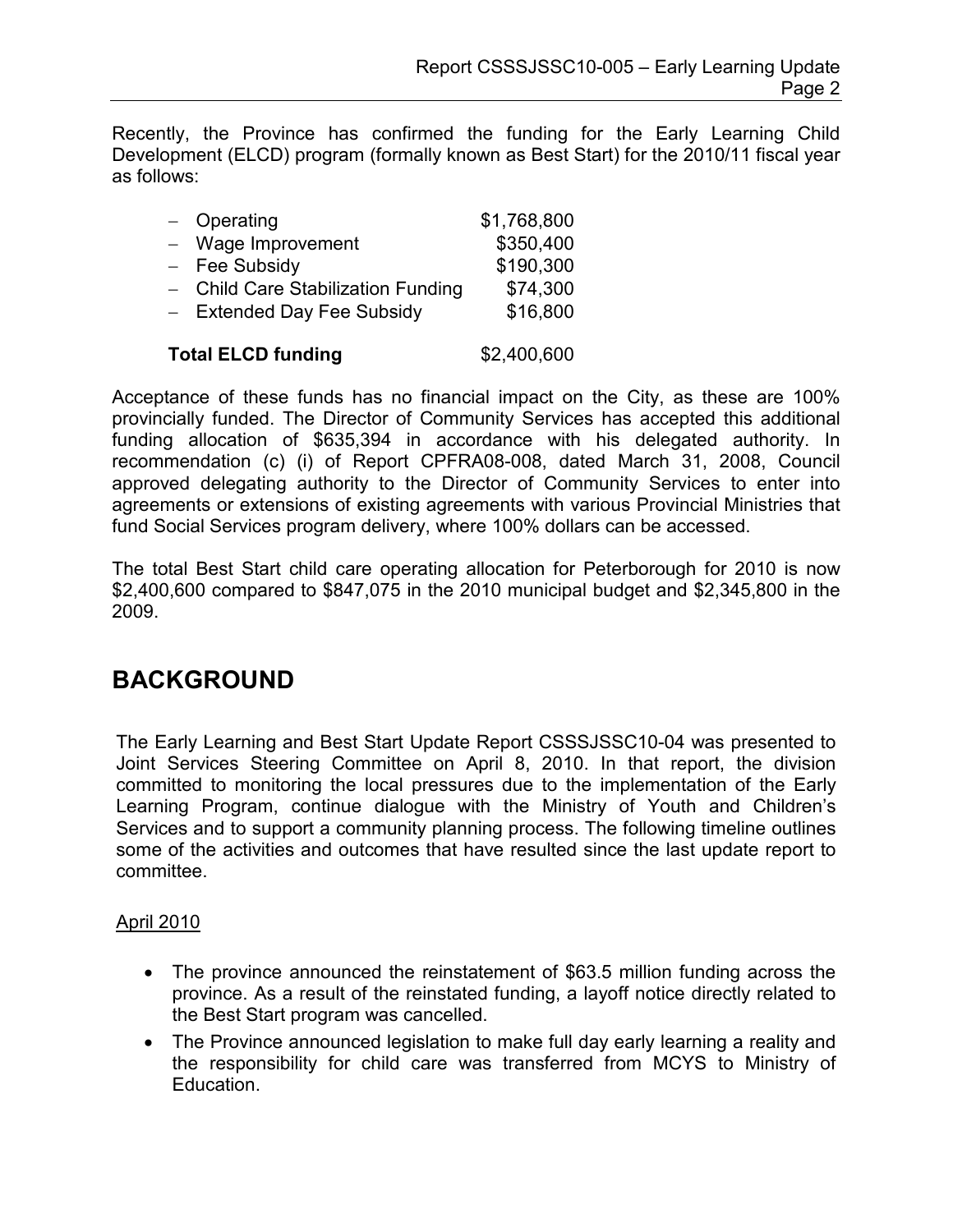- Some Child Care Stabilization funding has been allocated by the province to support those not for profit programs impacted by the first year of Early Learning implementation. Most of the funding is operational and supports fee subsidy (\$74,300), extended day fee subsidy (\$16,800) and a small allocation for minor capital projects (\$10,800). Childcare centres close to the Year 1 Early Learning Schools (Apsley, Havelock, Otonabee Valley, Prince of Wales and St Paul's, Peterborough) are potentially eligible for the stabilization funding. Further onetime stabilization funds are expected for centres impacted in years 2 through 5, though details are not available at this time.
- The province also announced that Dr Charles Pascal, the author of the initial report "With our Best Future in Mind – Implementing Early Learning in Ontario" will be working with MCYS to host community engagement tables and to chair a reference group to advise on the development of Child and Family Centres.

### May 2010

- The second local Early Learning forum was held on May  $5<sup>th</sup>$  to continue the community consultation and planning process for Children's Services in Peterborough.
- The planning and development of a pilot model for a local Child and Family Centre at Otonabee Valley Public School is being led by the Peterborough Family Resource Centre in partnership with the Kawartha Pine Ridge District School Board (KPRDSB) and the Social Services division. A parent consultation meeting was held on May 12<sup>th</sup> and the new centre will open in the fall of 2010.
- At the end of the month, Jim Grieve, the Assistant Deputy Minister, Ministry of Education, presented an update on Early Learning at a forum for community agencies. The forum was held at Otonabee Valley Public School and hosted in partnership with KPRDSB and the municipality. This provided an opportunity to showcase the Child and Family Centre pilot project.

### June 2010

- In early June, Kawartha Child Care Services (KCCS) opened a childcare centre in the new Apsley Public School. This school is one of the Early Learning Schools in 2010 and KCCS will be available to provide before and after school care for the full day kindergarten children for the next two years. It is anticipated that before and after school care will eventually be delivered by the Board of Education.
- On June  $16<sup>th</sup>$  the Ministry of Education announced the schools that will be offering full day kindergarten starting in September 2011. In Peterborough, the schools are Keith Wightman Public School and St. Alphonsus Catholic Elementary School. Just outside of our area, Hastings Public School will be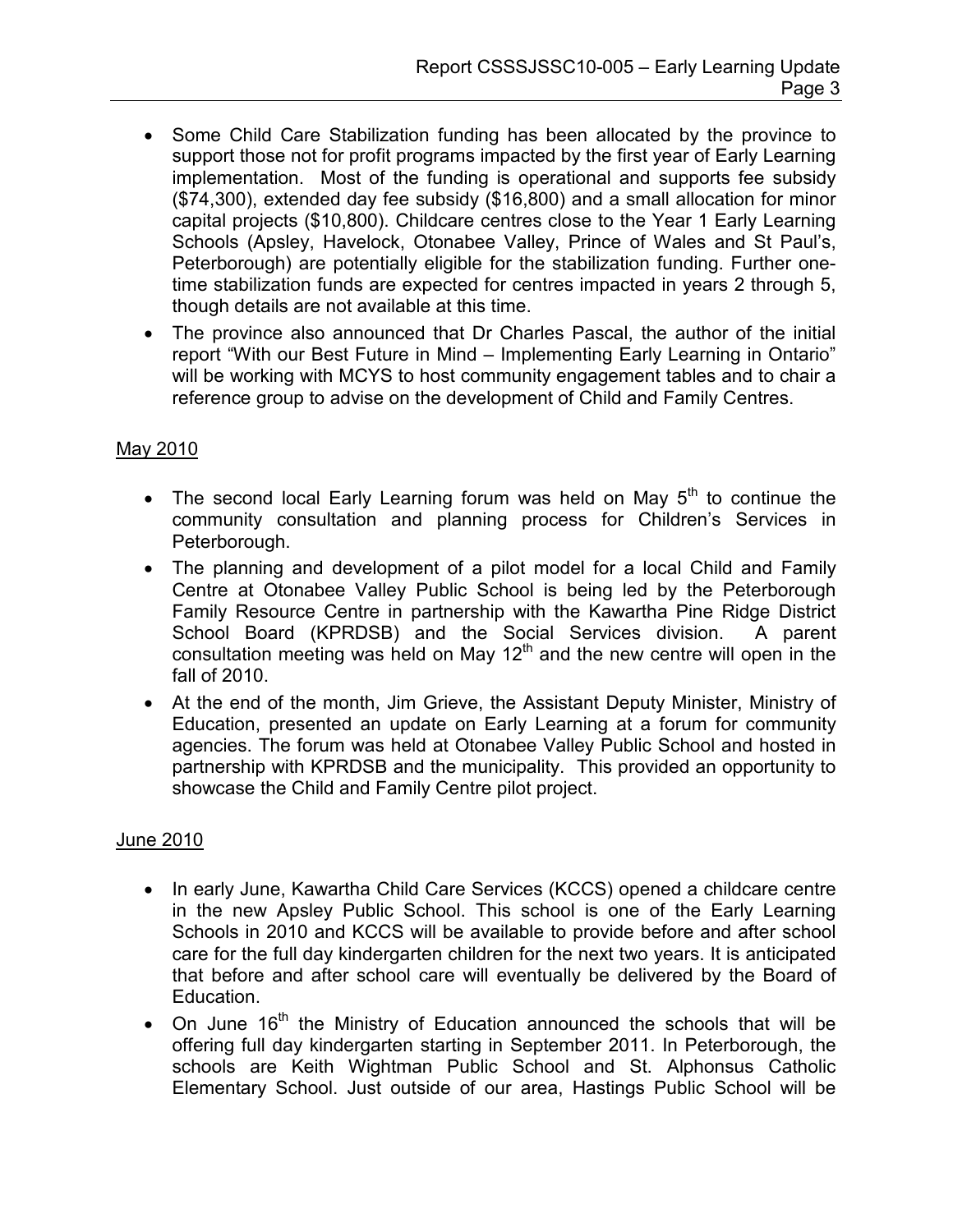offering full day kindergarten and this may impact some of our child care operators in the eastern part of the County.

• On June 30<sup>th</sup> the 2010-11 Early Learning and Child Care Service Plan for the City and County of Peterborough (Appendix A) was submitted to the province. The document provides an overview of the local childcare system as well as a description of the municipal funding. It identifies the service priorities highlighted through the community consultation process and further identifies local pressures. Approval of the plan is pending from the Ministry.

Though much work has been accomplished, there are still concerns related to the impact of Early Learning on child care agencies and funding levels. As of August, there are 282 children on the fee subsidy waitlist. Many families have been offered fee subsidy, but the demand continues and therefore the fee subsidy waitlist has grown by 152 children since March.

In addition, child care agencies remain concerned about their financial viability as four and five year olds move into the education system, reducing agencies' revenue. In 2010, the impact of the first 5 schools is spread over many childcare centres (except for Havelock and Apsley) and therefore centres are managing with minor modifications. By year three (2012), the impacts will be significant for individual agencies, including municipal daycares.

Work continues to plan for the impacts of the implementation of Early Learning on the child care sector. Over the next 5 years, it is anticipated that additional funding, beyond the provincial allocation, will be required to stabilize the system. Given the April funding announcement to reinstate the financial support for the Best Start programs, the Best Start unconditional grant at a value of \$888,767 will no longer be required for a Best Start exit strategy and can now be used to stabilize the child care system during this transformation. The Division will bring forward a future report with specific recommendations for the use of the unconditional grant to meet the pressures and priorities as identified in the Child Care Service Plan after further community consultations and a business model review.

## SUMMARY

Changes are occurring at a rapid rate within the children's services sector. Regulations have been written, Ministry responsibilities have been reassigned and funding has been returned to the municipalities. There are many competing priorities among ministries, levels of government, agencies and other stakeholders; but all these changes are intended to provide children with an opportunity for the best possible start in life. In working with the community stakeholders, the Social Service Division will remain committed to the "Children First" approach in supporting this transformation change process.